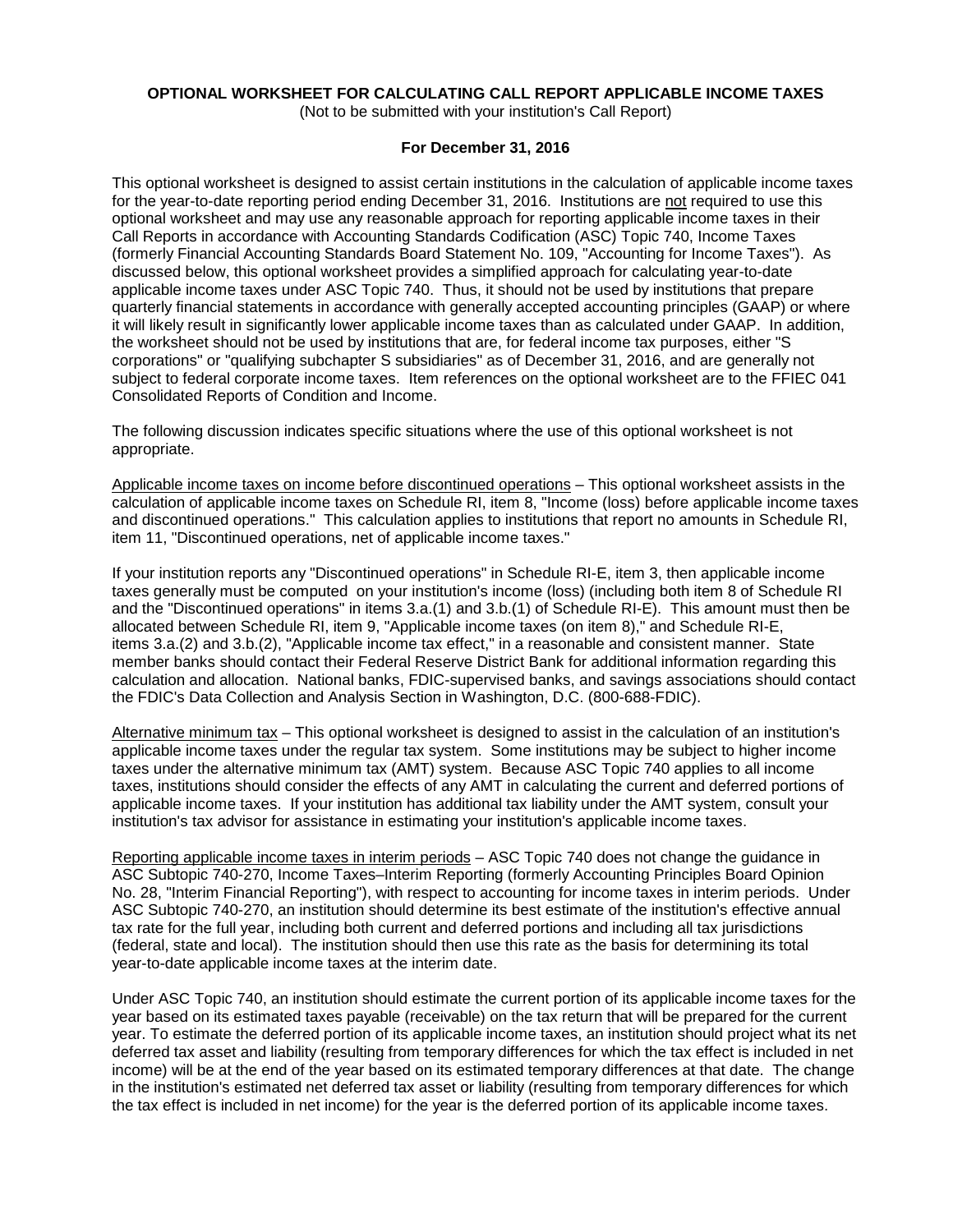To arrive at the estimated annual effective tax rate, an institution should divide its estimated total applicable income taxes (current and deferred) for the year by its estimated pretax income for the year (excluding discontinued operations). This rate would then be applied to the year-to-date pretax income to determine the year-to-date applicable income taxes at the interim date.

Many institutions, or their parent holding companies, will perform the calculation of income tax expense in accordance with ASC Topic 740, including ASC Subtopic 740-270, when preparing their quarterly GAAPbased financial statements. These institutions should determine their applicable income taxes for the yearto-date reporting period covered by the Call Report in a similar manner. Accordingly, these institutions should not use this worksheet.

In contrast, some institutions may not have determined their interim period income taxes using the estimated annual effective rate. For these institutions, estimating the annual effective tax rate under the liability method may be difficult. These institutions may find it less burdensome to estimate their year-to-date applicable income taxes based upon their deferred tax asset or liability balances at the end of the quarter, rather than projecting these amounts through the end of the year. This optional worksheet follows this approach. An institution may use this approach if it will not likely result in significantly lower year-to-date applicable income taxes than as calculated under ASC Topic 740, including ASC Subtopic 740-270. Otherwise, an institution should follow some other reasonable approach for calculating applicable income taxes in interim periods in accordance with ASC Topic 740, including ASC Subtopic 740-270.

\* \* \* \* \* \* \* \* \* \* \* \* \* \* \* \* \* \* \* \* \* \* \* \* \* \* \* \* \* \* \* \*

**CALCULATION OF SCHEDULE RI, ITEM 9, "APPLICABLE INCOME TAXES (ON ITEM 8)" UNDER THE REGULAR TAX SYSTEM** [Applicable income taxes on Item 8 include both amounts currently due (or refundable) calculated in Section A and deferred income taxes calculated in Section B.]

| A.   | Income taxes due (refundable) for the year to date<br>(i.e., current portion of applicable income taxes)                                       |  |
|------|------------------------------------------------------------------------------------------------------------------------------------------------|--|
| A.1. | Schedule RI, Item 8, "Income (loss) before income taxes and                                                                                    |  |
|      | A.2. Schedule RI, Memorandum Item 3, "Income on tax-exempt loans                                                                               |  |
|      | A.3. Schedule RI, Memorandum Item 4, "Income on tax-exempt securities                                                                          |  |
|      | A.4. Other income included in Schedule RI, Items 1, 5, and 6, (if any) which is                                                                |  |
| A.5. | Other income not included in Schedule RI, Item 8, (if any) which is subject to                                                                 |  |
| A.6. | Schedule RI, Memorandum Item 1, "Interest expense incurred to carry<br>tax-exempt securities, loans, and leases acquired after August 7, 1986, |  |
|      | A.7. All other expenses included in Schedule RI, Item 8, that are not deductible                                                               |  |
| A.8. | Other expenses not included in Schedule RI, Item 8, that are deductible for                                                                    |  |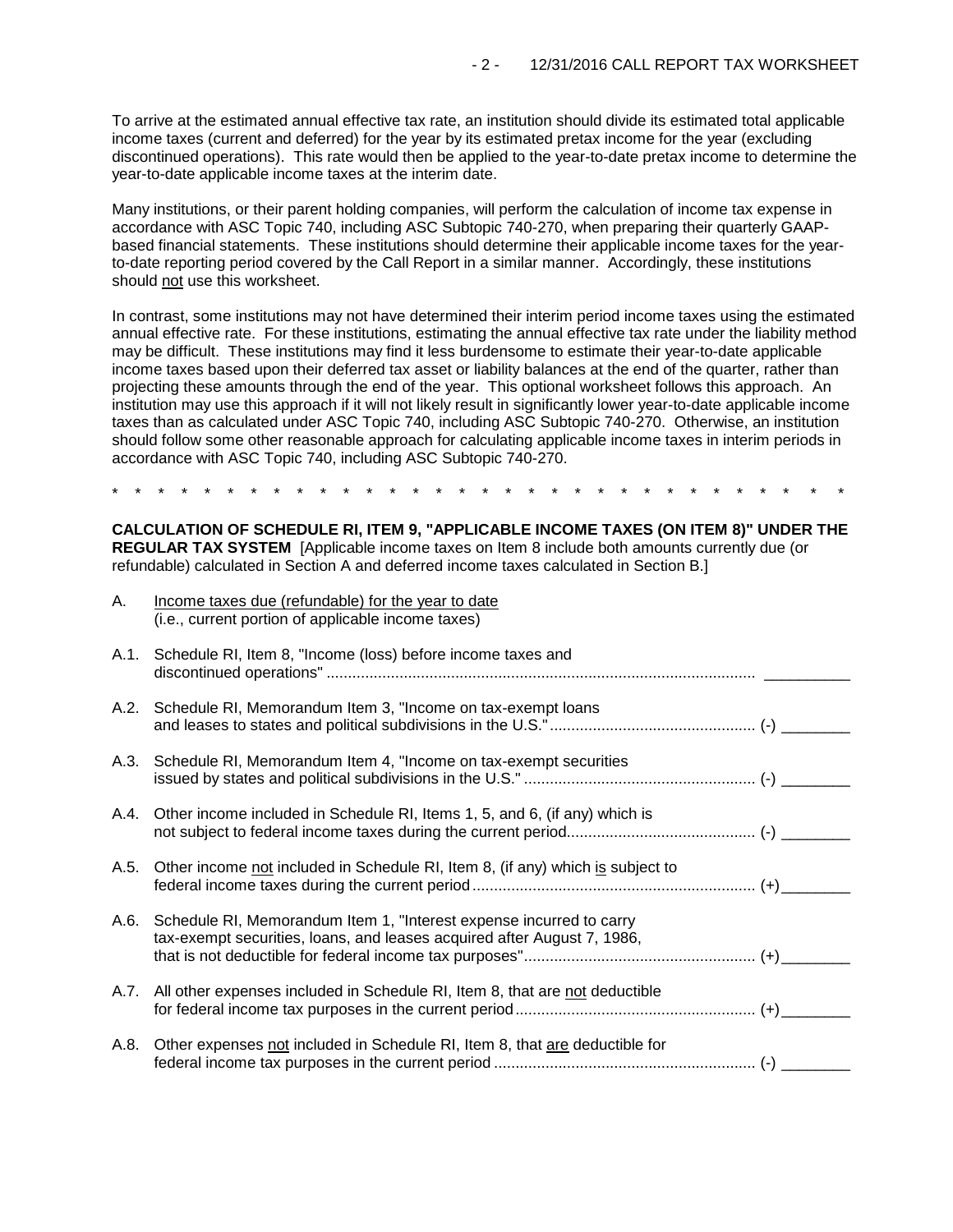| A.9. Year-to-date income currently subject to federal income taxes before state<br>and local income taxes (Line A.1 minus Lines A.2, A.3, A.4, and A.8,<br>plus Lines A.5, A.6, and A.7) ………………………………………………………………………………………                                                                                        |  |
|-------------------------------------------------------------------------------------------------------------------------------------------------------------------------------------------------------------------------------------------------------------------------------------------------------------------|--|
| A.10. State and local income taxes due (refundable) for the year to date<br>(If the state and local tax laws applicable to your institution do not differ<br>significantly from federal income tax laws, an estimate of state and local<br>income taxes can be obtained by multiplying Line A.9 by the applicable |  |
|                                                                                                                                                                                                                                                                                                                   |  |
| A.12. Net operating loss (NOL) carryforwards available at January 1, 2016,<br>to offset annualized federal taxable income (amount reported on this line                                                                                                                                                           |  |
| A.13. Year-to-date income currently subject to federal income taxes                                                                                                                                                                                                                                               |  |
| A.14. Year-to-date federal income taxes currently due (refundable) on amount<br>shown on Line A.13 (Calculate this amount using the "Federal Income                                                                                                                                                               |  |
|                                                                                                                                                                                                                                                                                                                   |  |
| A.16. State and local income taxes due (refundable) for the year to date                                                                                                                                                                                                                                          |  |
| A.17. Total income taxes currently due (refundable) for the year to date                                                                                                                                                                                                                                          |  |

B. Deferred income tax expense (benefit) for the year to date (i.e., deferred portion of applicable income taxes)

This section provides guidance for the determination of the deferred portion of applicable income taxes for the year to date under ASC Topic 740. This calculation considers federal, state and local income taxes.

Deferred income tax expense (benefit) for the reporting period ending December 31, 2016, is generally measured in this worksheet as the change in the institution's net deferred tax assets or liabilities during the year-to-date period. Therefore, your institution should calculate its net deferred tax assets/liabilities at December 31, 2016, and compare this amount to the amount of your institution's net deferred tax assets/liabilities at December 31, 2015. A portion of the difference between these two amounts will be the deferred income tax expense (benefit) for the reporting period ending December 31, 2016. The remainder of the change in the net deferred tax assets/liabilities for the period generally should be charged or credited directly to the "Accumulated other comprehensive income" component of equity capital (Schedule RC, item 26.b) that includes your institution's "Net unrealized holding gains (losses) on available-for-sale securities." The following steps assist in the calculation of these amounts.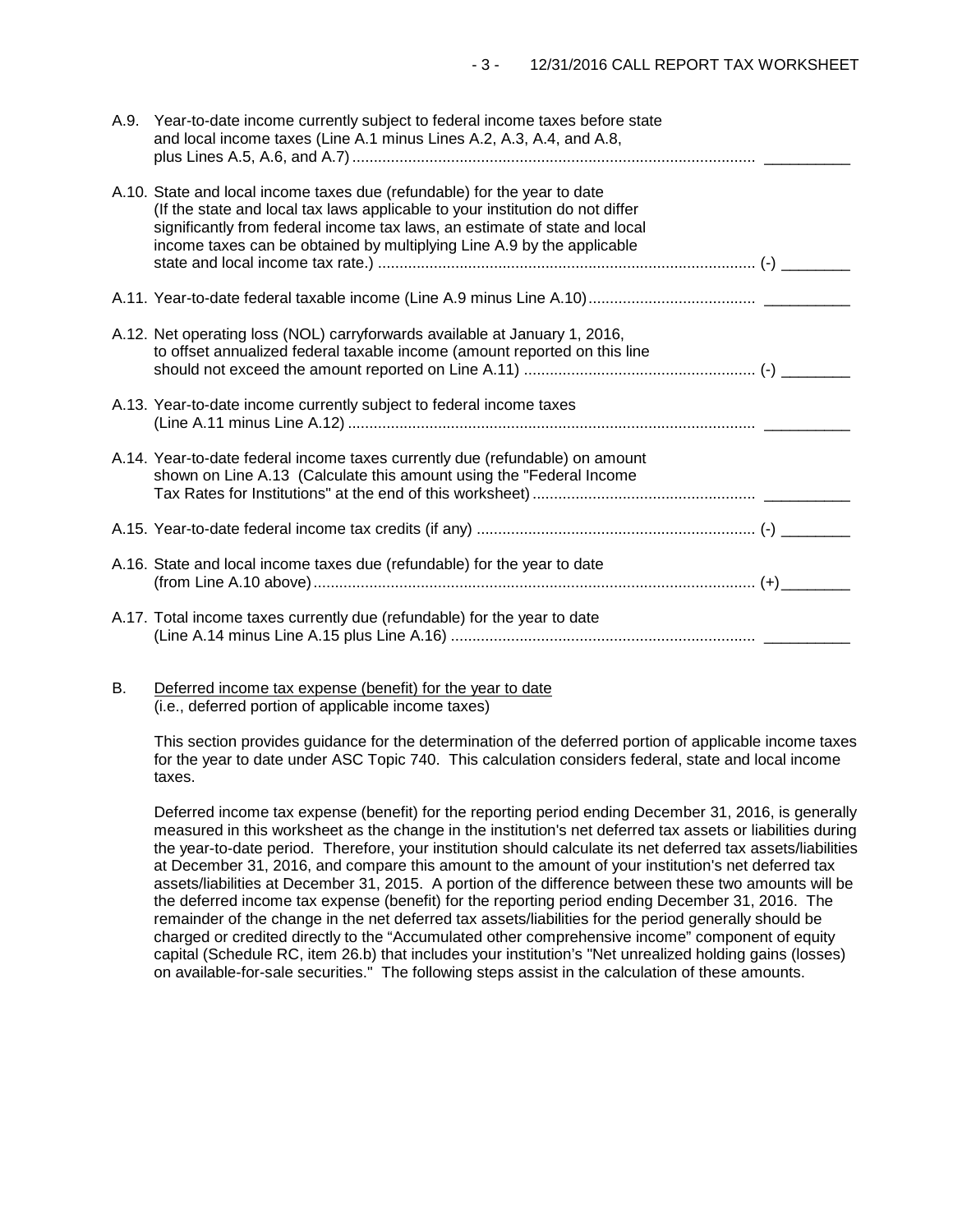#### B.1. Identify types and amounts of temporary differences

Temporary differences essentially consist of all differences between the book and tax basis of an institution's assets and liabilities. In identifying these basis differences, an institution should consider assets and liabilities that may not exist on its books (such as repairs capitalized for tax purposes but expensed on the institution's books and Call Report) as well as assets and liabilities that have no tax basis (such as gains deferred on the institution's books and Call Report which have been recognized for tax purposes).

To ensure all temporary differences are identified, institutions should consider preparing a comprehensive tax-basis balance sheet and comparing it to the balance sheet on the institution's Call Report. As these differences are identified, the institution should categorize these amounts as deductible or taxable temporary differences. Also, institutions should not include those book-tax basis differences that are not considered temporary differences under ASC Topic 740. One such example is the excess of the cash surrender value of life insurance over premiums paid (if the policy will be held until the death of the insured).

The definition of temporary differences is similar to "timing differences" used under the accounting standards in effect before former FASB Statement No. 109 (i.e., Accounting Principles Board Opinion No. 11 (APB 11)). Timing differences under APB 11 were differences between taxable income and pretax income on the institution's books. However, temporary differences as defined under ASC Topic 740 include additional items that were not previously subject to deferred tax accounting. For example, differences between the assigned values and the tax bases of assets acquired and liabilities assumed in a purchase business combination are temporary differences. Refer to the Glossary entry for "income taxes" in the Call Report instructions and to ASC Topic 740 for additional information about temporary differences.

Listed below are some of the assets and liabilities that are frequently reported differently on an institution's federal income tax return than they are on the institution's books and Call Report. A booktax basis difference for a particular asset or liability may result from one or more temporary differences.

Under ASC Topic 740, the tax effects of most temporary differences are included in an institution's net income. However, the tax effects of certain items specified by ASC Topic 740 are charged or credited directly as a component of an institution's equity capital. The principal item of this type is identified separately below to assist institutions in properly recording their income tax amounts under ASC Topic 740.

Some of the items listed below may not involve temporary differences at your institution. Similarly, there may be other differences that exist in your institution that are not listed below. Institutions should ensure that they properly identify the appropriate differences specific to their institution.

An institution that can reasonably determine its tax basis balance sheet at December 31, 2016, may use the approach in Section B.1.a. to identify some of its temporary differences. If the tax basis balance sheet information at December 31, 2016, is not readily available, the institution may use the approach in Section B.1.b. to provide a reasonable estimate of the temporary differences at that date. Any institution using Section B.1.b. should ensure that the estimation method used for each temporary difference is appropriate for its facts and circumstances. Otherwise, the institution should make appropriate adjustments to Section B.1.b. or else use Section B.1.a. All institutions should complete Section B.1.c. for any other significant temporary differences.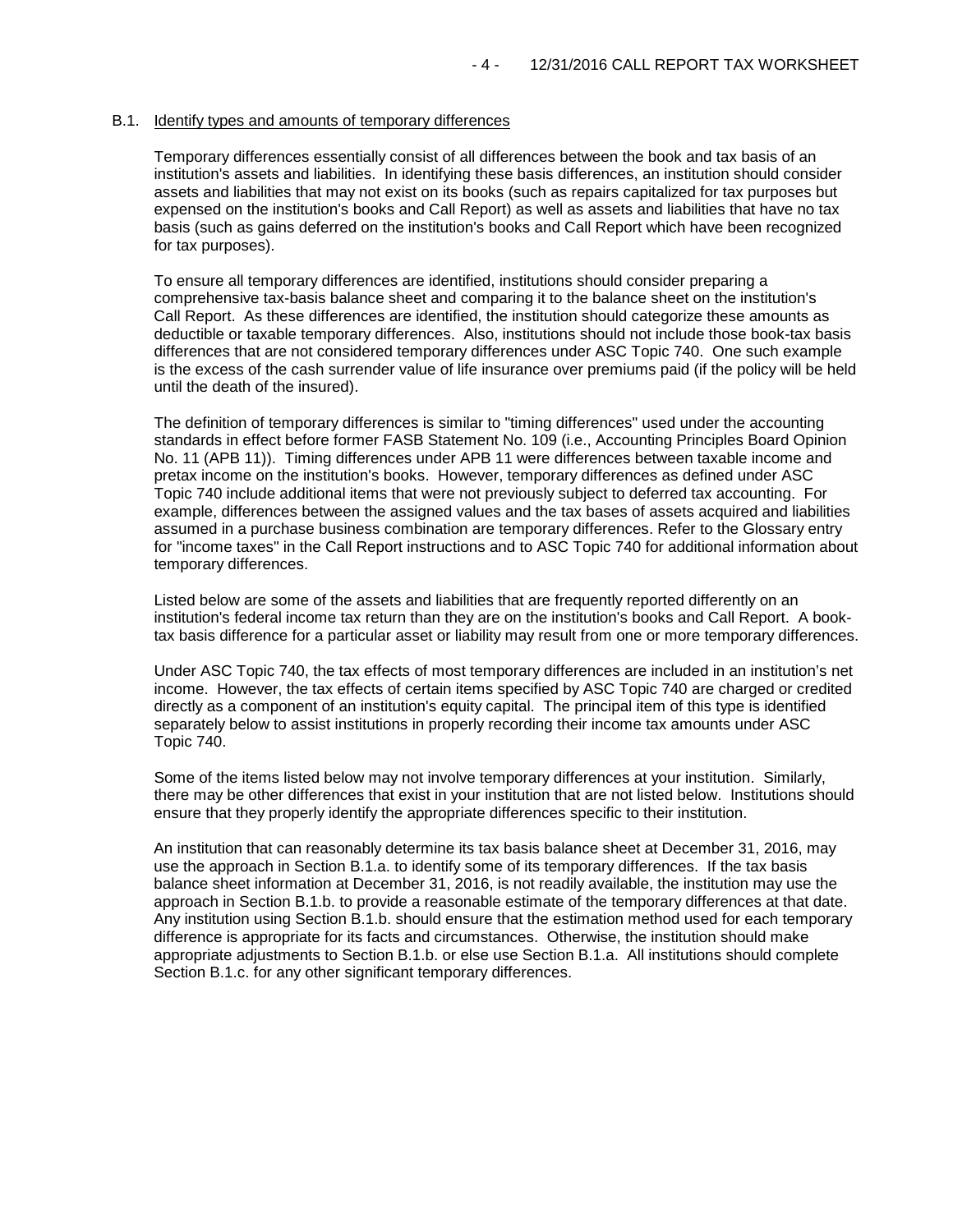## B.1.a. Differences in book-tax basis approach (COMPLETE ONLY IF A TAX-BASIS BALANCE SHEET IS PREPARED OR AVAILABLE)

Under this approach, record your institution's book and tax bases for the six accounts listed in the following chart. Subtract the tax basis from the book basis to arrive at the difference. Then identify whether the difference is a taxable or deductible temporary difference. Note that a debit (Dr) difference indicates a taxable (T) temporary difference. A credit (<Cr>) difference indicates a deductible (<D>) temporary difference.

B.1.a.1. Temporary differences for which the tax effect is charged or credited directly to equity capital:

|     |                                                                                                                                             | [A]<br><b>Book</b> | [B]<br>Tax   | $[A]-[B]$<br>Differ- |           |  |
|-----|---------------------------------------------------------------------------------------------------------------------------------------------|--------------------|--------------|----------------------|-----------|--|
|     |                                                                                                                                             | <b>Basis</b>       | <b>Basis</b> | ence                 | Type      |  |
|     |                                                                                                                                             | Dr < Cr            | Dr < Cr      | Dr < Cr              | T <d></d> |  |
| (1) | Available-for-sale securities<br>recorded at fair value on the books<br>and Call Report but recorded at<br>amortized cost on the tax return |                    |              |                      |           |  |

An institution's available-for-sale securities, while reported at fair value on the books and the Call Report, may or may not be reported at fair value (i.e., "marked to market") on the institution's tax return. Institutions should consult their tax advisors when determining the tax status of their available-for-sale portfolio. If an institution's available-for-sale securities are reported differently on the books and Call Report than they are on an institution's tax return, the difference between the book basis and the tax basis of these securities results in a temporary difference and gives rise to a deferred tax asset or liability.

If an institution's available-for-sale securities are also "marked-to-market" on an institution's tax return, there would be no difference between the book and tax basis of these securities. Rather, the amount of the adjustment needed to reflect these securities at their fair value would be included in the institution's current period taxable income. The tax effect of this "mark-to-market" adjustment would be part of taxes currently due or refundable.

B.1.a.2. Temporary differences for which the tax effect is included in net income:

÷,

|     |                                                                                                                                                                                                                  | [A]<br><b>Book</b><br><b>Basis</b><br>Dr < Cr | [B]<br>Tax<br><b>Basis</b><br>Dr < Cr | [A]-[B]<br>Differ-<br>ence<br>Dr < Cr | <b>Type</b><br>T < D > |
|-----|------------------------------------------------------------------------------------------------------------------------------------------------------------------------------------------------------------------|-----------------------------------------------|---------------------------------------|---------------------------------------|------------------------|
| (2) | Loans<br>[e.g., difference due to origination<br>fees and costs deferred and recognized<br>over the life of the loan on the books<br>and Call Report but recognized when<br>received and paid on the tax return] |                                               |                                       |                                       |                        |
| (3) | Allowance for loan and lease losses (on<br>the books and Call Report)/Tax<br>bad debt reserve (on the tax return) <sup>1</sup>                                                                                   |                                               |                                       |                                       |                        |

<span id="page-4-0"></span><sup>1</sup> Savings institutions that previously took bad debt deductions for tax purposes using the percentage-of-taxableincome method set forth in Section 593 of the Internal Revenue Code should treat the book allowance for loan and lease losses as a deductible temporary difference and the excess, if any, of the tax bad debt reserve (that has not yet been recaptured) over the base year reserve balance (generally 1987) as a taxable temporary difference, rather than treating the allowance and the tax bad debt reserve as one difference.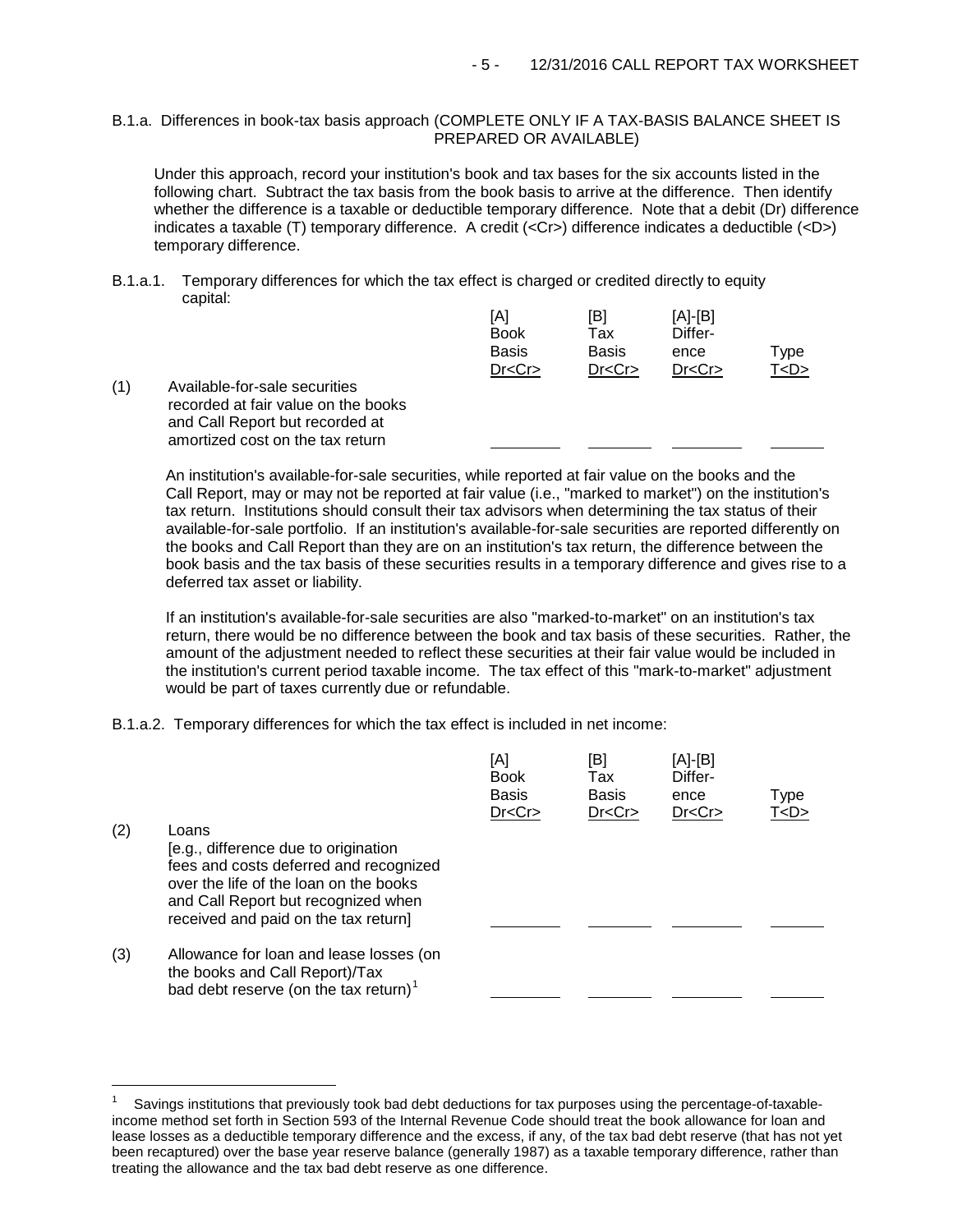$[AA]$ 

 $[DB]$ 

|     |                                                                                                                                                                                                                           | [A]<br><b>Book</b><br>Basis<br>Dr < Cr | l⊡]<br>Tax<br>Basis<br>Dr < Cr | [A]-[D]<br>Differ-<br>ence<br>Dr < Cr | Type<br>T <d></d> |
|-----|---------------------------------------------------------------------------------------------------------------------------------------------------------------------------------------------------------------------------|----------------------------------------|--------------------------------|---------------------------------------|-------------------|
| (4) | Other real estate owned<br>[e.g., difference due to writedowns<br>and valuation allowances reflected<br>on the books and Call Report that are<br>not recorded against the tax basis<br>until disposition of the property] |                                        |                                |                                       |                   |
| (5) | Institution premises and equipment, net<br>[e.g., difference due to different<br>depreciation methods and rates for<br>book and tax purposes]                                                                             |                                        |                                |                                       |                   |
| (6) | Interest earned, not collected<br>on loans<br>[e.g., difference due to interest<br>on nonaccrual loans not recorded<br>on books and Call Report but<br>recognized on the tax return]                                      |                                        |                                |                                       |                   |

 $\overline{A}$ 

B.1.b. Rollforward of Temporary Differences Approach (DO NOT COMPLETE IF SECTION B.1.a. WAS COMPLETED)

NOTE: Changes in temporary differences from December 31, 2015, need only be considered if they are significant in amount. If a change is not significant, use the amount of the temporary difference as of December 31, 2015, in the 12/31/16 Temporary Difference column. Note that a debit (Dr) difference indicates a taxable (T) temporary difference. A credit (<Cr>) difference indicates a deductible (<D>) temporary difference.

B.1.b.1. Temporary differences for which the tax effect is charged or credited directly to equity capital:

|     |                                                                                                                                             | Dr < Cr | 12/31/16<br>Temporary<br><b>Difference</b><br>Dr < Cr | <b>Type</b><br>T < D > |  |
|-----|---------------------------------------------------------------------------------------------------------------------------------------------|---------|-------------------------------------------------------|------------------------|--|
| (1) | Available-for-sale securities                                                                                                               |         |                                                       |                        |  |
|     | (To be completed only if available-for-sale securities<br>are reported differently on the books and Call Report<br>than on the tax return): |         |                                                       |                        |  |
|     | Balance (at fair value) of available-for-sale securities                                                                                    |         |                                                       |                        |  |
|     | on books and Call Report at 12/31/16                                                                                                        |         |                                                       |                        |  |
|     | Less: Amortized cost of available-for-sale                                                                                                  |         |                                                       |                        |  |
|     | securities at 12/31/16                                                                                                                      |         |                                                       |                        |  |
|     | Estimated 12/31/16 temporary difference                                                                                                     |         |                                                       |                        |  |

NOTE: See the discussion of available-for-sale securities in Section B.1.a.1 above. Institutions should consult their tax advisors when determining the tax status of their available-for-sale securities.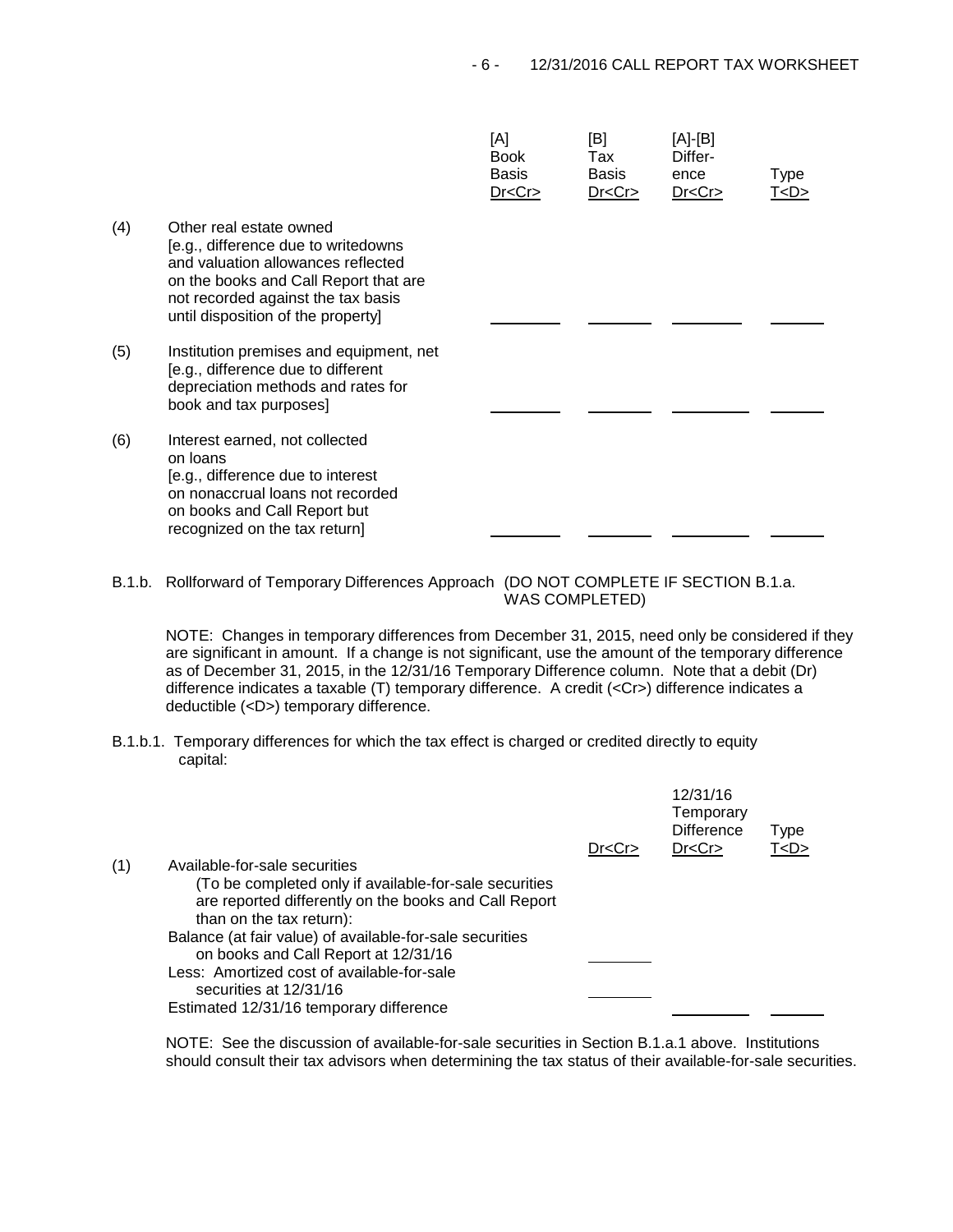B.1.b.2. Temporary differences for which the tax effect is included in net income:

|     |                                                                                                                                                                                                                                                                                                       | Dr <cr></cr> | 12/31/16<br>Temporary<br><b>Difference</b><br>Dr < Cr | <b>Type</b><br>T <d></d> |
|-----|-------------------------------------------------------------------------------------------------------------------------------------------------------------------------------------------------------------------------------------------------------------------------------------------------------|--------------|-------------------------------------------------------|--------------------------|
| (2) | Loans:<br>Difference at 12/31/16 approximates the amount of<br>deferred loan fee income, net of deferred loan<br>origination costs, on books and Call Report at 12/31/16                                                                                                                              |              |                                                       |                          |
| (3) | Allowance for loan and lease losses: <sup>2</sup>                                                                                                                                                                                                                                                     |              |                                                       |                          |
|     | For institutions on the specific charge-off method for tax<br>purposes (i.e., for institutions with no tax bad debt<br>reserve):                                                                                                                                                                      |              |                                                       |                          |
|     | Difference at 12/31/16 approximates the balance of<br>the allowance for loan and lease losses on books<br>and Call Report at 12/31/16                                                                                                                                                                 |              |                                                       |                          |
|     | For institutions on the reserve method for tax purposes:<br>Temporary difference at 12/31/15 T <d><br/>Less: Provision for loan and lease losses on books<br/>and Call Report year to date<br/>Plus: Estimated additions to tax reserve year to date*<br/>Estimated 12/31/16 temporary difference</d> |              |                                                       |                          |
|     | * Generally, this amount may be estimated by using the<br>addition to the institution's tax reserve for 2015.                                                                                                                                                                                         |              |                                                       |                          |
| (4) | Other real estate owned:                                                                                                                                                                                                                                                                              |              |                                                       |                          |
|     | Choose the method from (a) and (b) below that is<br>appropriate for your institution. Do not complete both (a)<br>and $(b)$ .                                                                                                                                                                         |              |                                                       |                          |
|     | (a) Balance of other real estate owned valuation<br>allowances on books and Call Report at 12/31/16<br>T < D >                                                                                                                                                                                        |              |                                                       |                          |
|     | (b) Temporary difference at 12/31/15 T <d><br/>Less: Provisions taken year to date on books and<br/>Call Report for properties held on 12/31/16<br/>Plus: Amount of writedowns taken before 1/1/16 on<br/>books for properties sold year to date<br/>Estimated 12/31/16 temporary difference</d>      |              |                                                       |                          |

<span id="page-6-0"></span> $\overline{\mathbf{c}}$ 2 Savings institutions that previously took bad debt deductions for tax purposes using the percentage-of-taxableincome method set forth in Section 593 of the Internal Revenue Code should treat the book allowance for loan and lease losses as a deductible temporary difference and the excess, if any, of the tax bad debt reserve (that has not yet been recaptured) over the base year reserve balance (generally 1987) as a taxable temporary difference, rather than treating the allowance and the tax bad debt reserve as one difference.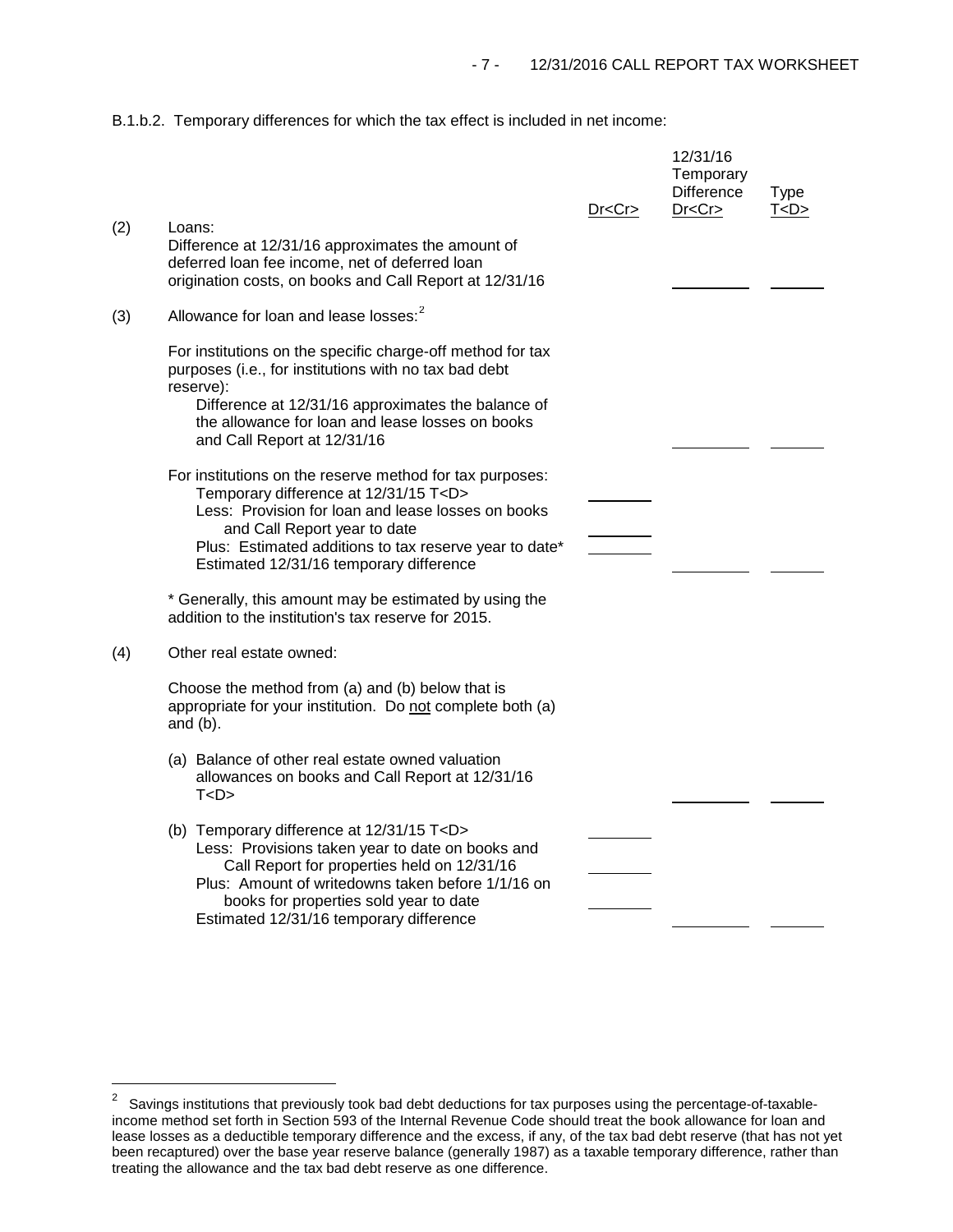| (5) | Institution premises and equipment, net:                                                                                                                                                                                                                                                                              | Dr < Cr | 12/31/16<br>Temporary<br><b>Difference</b><br>Dr < Cr | Type<br>T < D > |  |
|-----|-----------------------------------------------------------------------------------------------------------------------------------------------------------------------------------------------------------------------------------------------------------------------------------------------------------------------|---------|-------------------------------------------------------|-----------------|--|
|     | Temporary difference at 12/31/15 T <d><br/>Less: Depreciation recorded on books and<br/>Call Report year to date<br/>Plus: Estimated tax depreciation year to date*<br/>Plus/less: Estimate of difference in book and tax basis<br/>of fixed assets sold year to date<br/>Estimated 12/31/16 temporary difference</d> |         |                                                       |                 |  |
|     | * Generally, this amount may be estimated by<br>using 2015 tax depreciation.                                                                                                                                                                                                                                          |         |                                                       |                 |  |
| (6) | Interest earned not collected on nonaccrual loans:                                                                                                                                                                                                                                                                    |         |                                                       |                 |  |
|     | Temporary difference at 12/31/15 T <d><br/>Plus: Estimated additional interest on<br/>nonaccrual loans year to date<br/>Less: Interest received on nonaccrual<br/>loans year to date<br/>Estimated 12/31/16 temporary difference</d>                                                                                  |         |                                                       |                 |  |

B.1.c. Other temporary differences (TO BE COMPLETED BY ALL INSTITUTIONS USING WORKSHEET)

If the institution has other material temporary differences, include those differences below. Indicate whether these other temporary differences are taxable or deductible temporary differences. In addition, any differences for which the tax effect is charged or credited directly to equity capital should be designated accordingly.

Examples of other temporary differences include: accrued liabilities or prepaid expenses recorded differently on the books and Call Report than reported on the tax return, differences in the basis of assets and liabilities resulting from business combinations, investments in stock of unconsolidated subsidiaries (undistributed earnings recognized on the books and Call Report but not in the tax return), and intangible assets which have different amortization periods and/or methods used in the tax return than those used on the books and Call Report.

Note that a debit (Dr) difference indicates a taxable (T) temporary difference. A credit (<Cr>>Cr>) difference indicates a deductible (<D>) temporary difference.

|                              | [A]<br><b>Book</b><br><b>Basis</b> | [B]<br>Tax<br><b>Basis</b> | $[A]-[B]$<br>Differ-<br>ence | Type    |
|------------------------------|------------------------------------|----------------------------|------------------------------|---------|
| Other temporary differences: | Dr < Cr                            | Dr < Cr                    | Dr < Cr                      | T < D > |
|                              |                                    |                            |                              |         |
|                              |                                    |                            |                              |         |
|                              |                                    |                            |                              |         |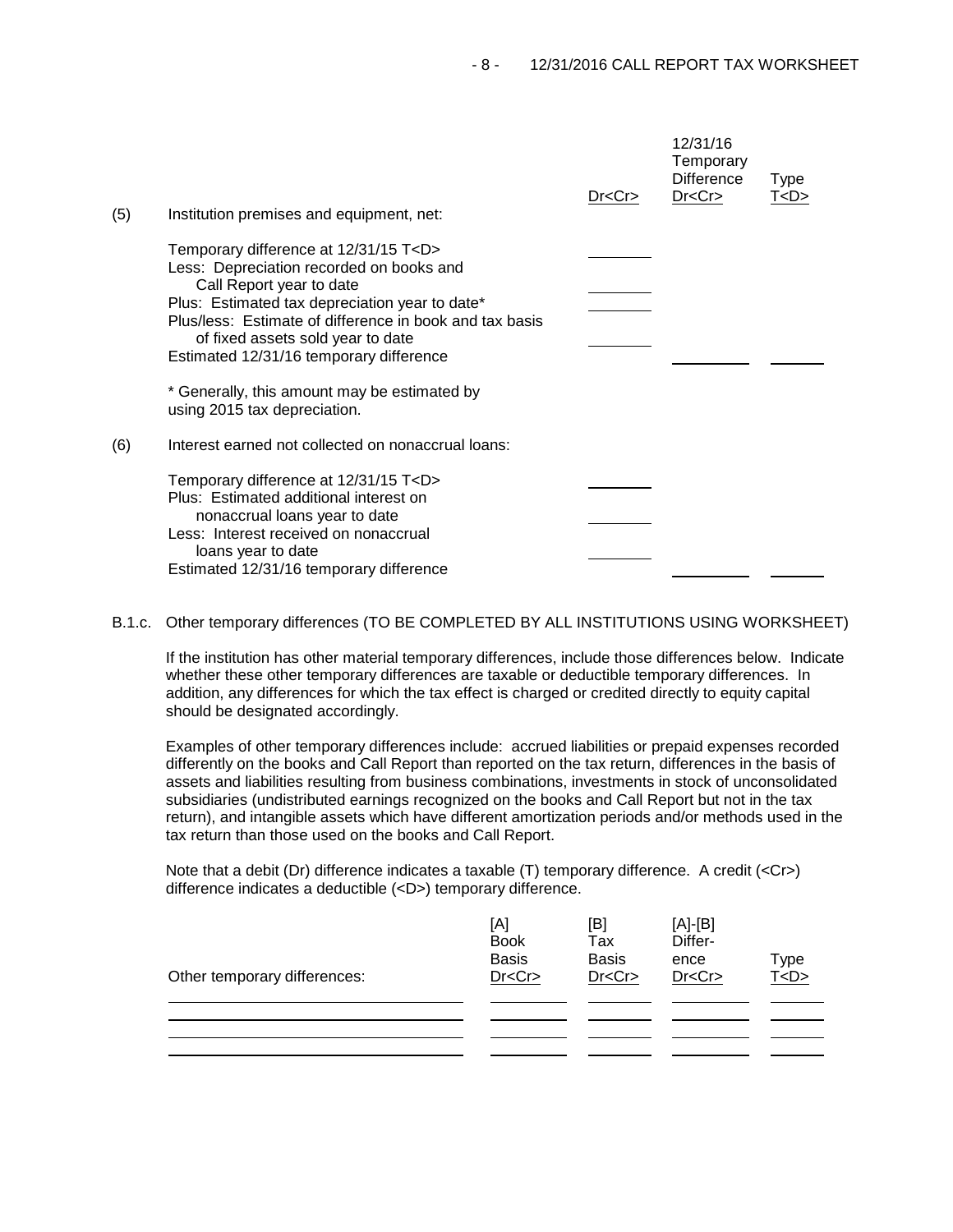| B.2.        |    | <b>Total temporary differences</b>                                                                                                                                                                                                                                                                        |
|-------------|----|-----------------------------------------------------------------------------------------------------------------------------------------------------------------------------------------------------------------------------------------------------------------------------------------------------------|
|             |    | a. Total taxable temporary differences for which the tax effect is included<br>in net income (sum of appropriate taxable temporary differences, i.e.,                                                                                                                                                     |
|             |    | b. Total taxable temporary differences for which the tax effect is charged<br>or credited directly to equity capital (sum of appropriate taxable temporary                                                                                                                                                |
|             | C. | Total deductible temporary differences for which the tax effect is<br>included in net income (sum of appropriate deductible temporary<br>differences, i.e., differences marked " <d>," identified in Section B.1.</d>                                                                                     |
|             |    | d. Total deductible temporary differences for which the tax effect is charged<br>or credited directly to equity capital (sum of appropriate deductible temporary<br>differences, i.e., differences marked " <d>," identified in Section B.1.</d>                                                          |
| <b>B.3.</b> |    | Identify remaining tax carryforwards, including their expiration dates (add additional lines for additional<br>carryforwards, if necessary)                                                                                                                                                               |
|             |    | a. Net operating loss (NOL) carryforwards<br>Expiration Date ____________<br>Amount _______________<br>Expiration Date ___________<br>Amount ________________<br>Total  _______________                                                                                                                   |
|             |    | In determining the amount of NOL carryforwards, your institution should consider the effect of<br>any NOL carryforwards used in Section A to reduce taxes currently due. If any amounts<br>were reported in Line A.12, the amount to be reported here can be estimated with the<br>following calculation: |
|             |    | NOL carryforwards available at 1/1/16 less<br>the amount of NOL carryforwards estimated to<br>be used per Line A.12                                                                                                                                                                                       |
|             |    | b. Tax credit carryforwards<br>Expiration Date ____________<br>Amount _____________<br>Expiration Date ____________<br>Amount ________________<br>Total                                                                                                                                                   |
| B.4.        |    | Calculate deferred tax liability for federal income tax purposes at December 31, 2016.                                                                                                                                                                                                                    |
|             | a. | Total taxable temporary differences for which the tax effect is included                                                                                                                                                                                                                                  |
|             |    | b. Deferred tax liability resulting from taxable temporary differences for<br>which the tax effect is included in net income (Line B.4.a multiplied by<br>the tax rate expected to apply when the amount of taxable temporary                                                                             |

i<br>I

<span id="page-8-0"></span> $3$  Refer to the discussion of the "applicable tax rate" in the Glossary entry for "income taxes" in the Call Report instructions and to footnote 5 on page 12 of this worksheet for further information.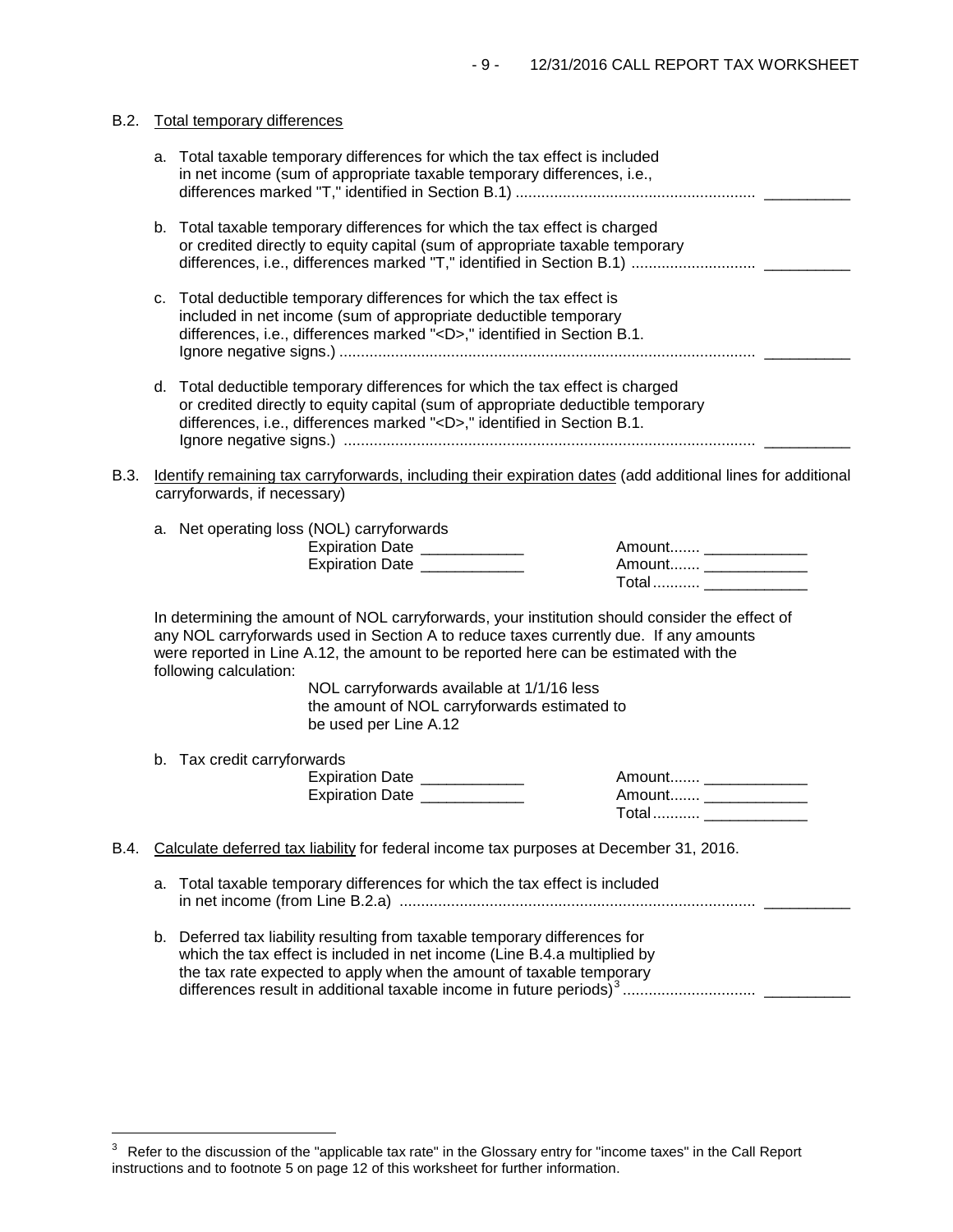|      |    | c. Total taxable temporary differences for which the tax effect is charged                                                                                                                                                                                                                                  |  |
|------|----|-------------------------------------------------------------------------------------------------------------------------------------------------------------------------------------------------------------------------------------------------------------------------------------------------------------|--|
|      |    | d. Deferred tax liability resulting from taxable temporary differences for<br>which the tax effect is charged or credited directly to equity capital<br>(Line B.4.c multiplied by the tax rate expected to apply when the amount<br>of taxable temporary differences result in additional taxable income in |  |
|      |    | e. Total deferred tax liability for federal income tax purposes at                                                                                                                                                                                                                                          |  |
| B.5. |    | Calculate deferred tax asset for federal income tax purposes at December 31, 2016.                                                                                                                                                                                                                          |  |
|      |    | a. Total deductible temporary differences for which the tax effect is                                                                                                                                                                                                                                       |  |
|      |    | b. Deferred tax asset resulting from deductible temporary differences for<br>which the tax effect is included in net income (Line B.5.a multiplied by the<br>tax rate expected to apply when the amount of deductible temporary                                                                             |  |
|      |    | c. Deferred tax asset resulting from net operating loss carryforwards<br>(Line B.3.a multiplied by the tax rate expected to apply when the<br>net operating loss carryforwards are utilized in future periods) <sup>4</sup> (+) _______                                                                     |  |
|      |    | d. Tax credit carryforwards available to reduce taxes payable in future                                                                                                                                                                                                                                     |  |
|      | е. | Total deferred tax assets for which the tax effect is included in                                                                                                                                                                                                                                           |  |
|      | f. | Total deductible temporary differences for which the tax effect is charged                                                                                                                                                                                                                                  |  |
|      | g. | Deferred tax asset resulting from deductible temporary differences for<br>which the tax effect is charged or credited directly to equity capital<br>(Line B.5.f multiplied by the tax rate expected to apply when the amount<br>of deductible temporary differences are used to reduce taxable income       |  |
|      |    | h. Total deferred tax assets for federal income tax purposes before                                                                                                                                                                                                                                         |  |

### B.6. Assessing the need for a valuation allowance

Institutions must consider all available evidence, both positive and negative, in assessing the need for a valuation allowance to reduce the total deferred tax assets for federal income tax purposes in Line B.5.h to the amount that is more likely than not to be realized. The future realization of deferred tax assets ultimately depends on the existence of sufficient taxable income of the appropriate

<span id="page-9-0"></span> $\overline{4}$ 4 Refer to the discussion of the "applicable tax rate" in the Glossary entry for "income taxes" in the Call Report instructions and to footnote 5 on page 12 of this worksheet for further information.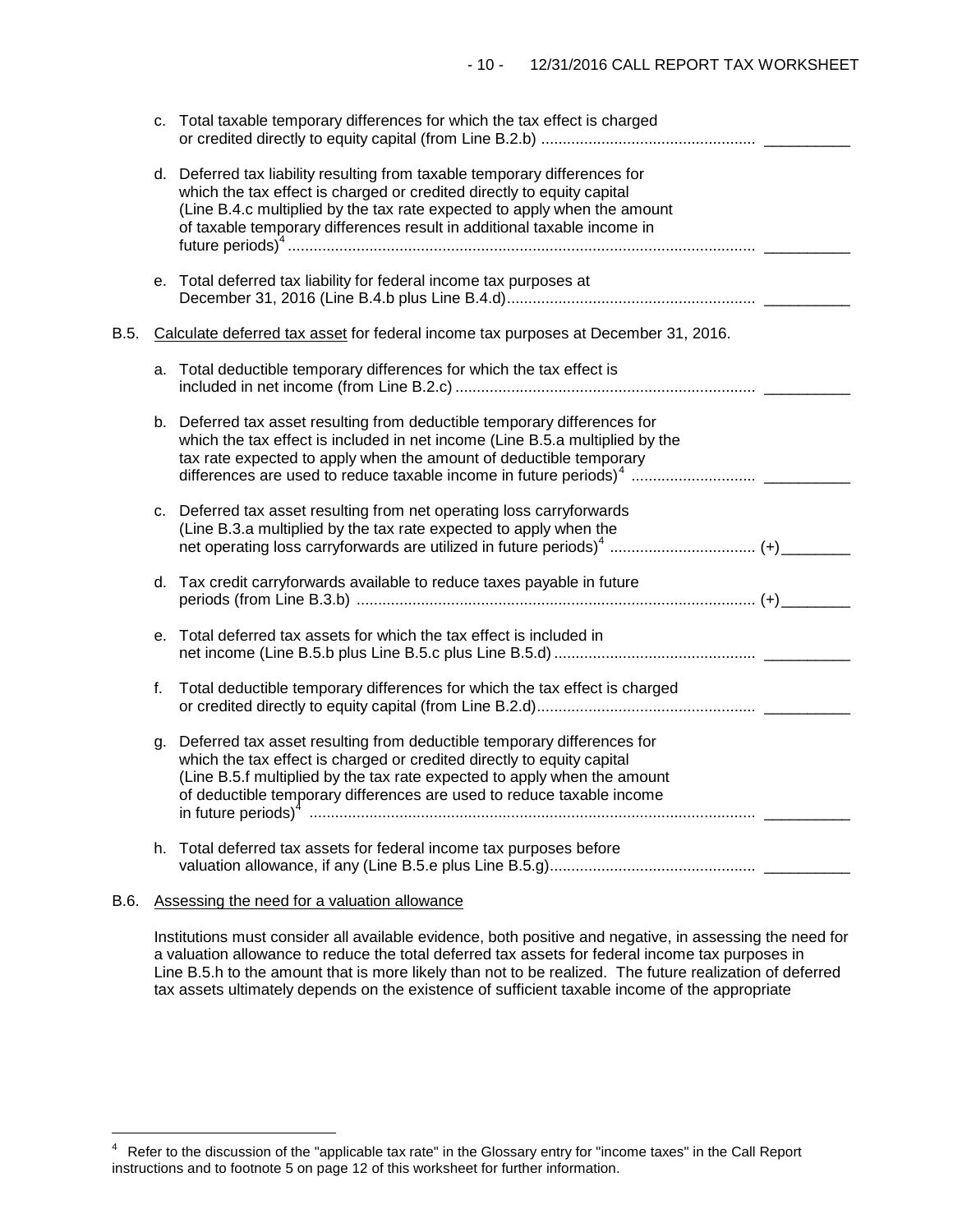character in either the carryback or carryforward period. Four sources of taxable income may be available to realize deferred tax assets:

- (1) Taxable income in carryback years (which can be offset to recover taxes previously paid),
- (2) Reversing taxable temporary differences,
- (3) Future taxable income (exclusive of reversing temporary differences and carryforwards), and
- (4) Tax-planning strategies.

In general, positive evidence refers to the existence of one or more of the four sources of taxable income. To the extent evidence about one or more sources of taxable income is sufficient to support a conclusion that a valuation allowance is not necessary (i.e., the institution can conclude that the deferred tax asset is more likely than not to be realized), other sources need not be considered. However, if a valuation allowance is needed, each source of income must be evaluated to determine the appropriate amount of the allowance needed.

Evidence used in determining the valuation allowance should be subject to objective verification. The weight given to evidence when both positive and negative evidence exist should be consistent with the extent to which it can be objectively verified. Under ASC Topic 740, the existence of a cumulative loss for the prior three years is significant negative evidence that would be difficult for an institution to overcome.

Refer to the discussion of the "valuation allowance" in the Glossary entry for "income taxes" in the Call Report instructions for further information.

|      | Line $B.6$ :<br>Valuation allowance to reduce the total deferred tax assets for federal<br>income tax purposes in Line B.5.h to the amount that is more likely                                                                         |
|------|----------------------------------------------------------------------------------------------------------------------------------------------------------------------------------------------------------------------------------------|
| B.7. | Deferred tax asset for federal income tax purposes, net of valuation                                                                                                                                                                   |
| B.8. | Net deferred tax asset (liability) for federal income tax purposes at<br>December 31, 2016 (Line B.7 minus Line B.4.e) (Report this amount in                                                                                          |
| B.9. | Net deferred tax asset (liability) for which the tax effect is included in<br>net income for federal income tax purposes at December 31, 2016                                                                                          |
|      | B.10. Net deferred tax asset (liability) for which the tax effect is included in net<br>income for federal income tax purposes at December 31, 2015 [This                                                                              |
|      | B.11. Year-to-date deferred income tax expense (benefit) for federal income tax<br>purposes (determined as the change for the period in the net deferred tax<br>asset or liability for which the tax effect is included in net income) |
|      | NOTE: The change in an institution's net deferred tax asset (liability) for which<br>the tax effect is charged or credited directly to equity capital is not reported                                                                  |

as part of an institution's deferred tax income tax expense (benefit).